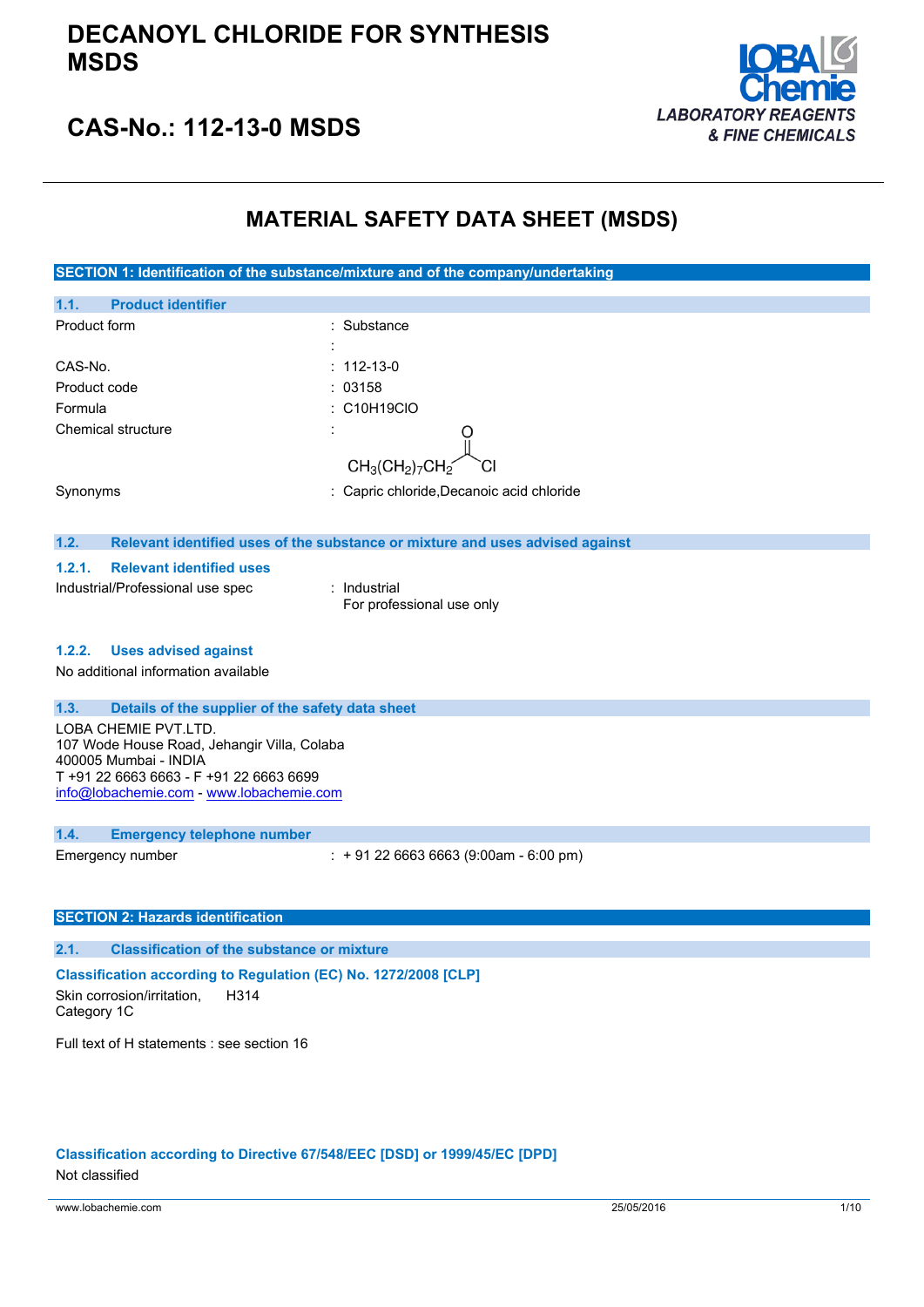## **Adverse physicochemical, human health and environmental effects**

No additional information available

| 2.2.<br><b>Label elements</b>                              |                                                                                                                                                                                                                                                                                               |
|------------------------------------------------------------|-----------------------------------------------------------------------------------------------------------------------------------------------------------------------------------------------------------------------------------------------------------------------------------------------|
| Labelling according to Regulation (EC) No. 1272/2008 [CLP] |                                                                                                                                                                                                                                                                                               |
| Hazard pictograms (CLP)                                    | GHS05                                                                                                                                                                                                                                                                                         |
| Signal word (CLP)                                          | : Danger                                                                                                                                                                                                                                                                                      |
| Hazard statements (CLP)                                    | : H314 - Causes severe skin burns and eye damage.                                                                                                                                                                                                                                             |
| Precautionary statements (CLP)                             | : P280 - Wear protective gloves/protective clothing/eye protection/face protection.<br>P305+P351+P338 - IF IN EYES: Rinse cautiously with water for several minutes.<br>Remove contact lenses, if present and easy to do. Continue rinsing.<br>P310 - Immediately call a POISON CENTER/doctor |

### **2.3. Other hazards**

No additional information available

### **SECTION 3: Composition/information on ingredients**

### **3.1. Substances**

| <b>Name</b>                               | <b>Product identifier</b> | $\%$ |
|-------------------------------------------|---------------------------|------|
| <b>CHLORIDE FOR SYNTHESIS</b><br>DECANOYL | 112-13-0<br>(CAS-No.)     | 100  |

Full text of R- and H-statements: see section 16

### **3.2. Mixtures**

Not applicable

## **SECTION 4: First aid measures 4.1. Description of first aid measures** First-aid measures after inhalation : Assure fresh air breathing. Allow the victim to rest. First-aid measures after skin contact : Wash with plenty of water/.... Remove affected clothing and wash all exposed skin area with mild soap and water, followed by warm water rinse. Get immediate medical advice/attention. First-aid measures after eye contact : Rinse cautiously with water for several minutes. Remove contact lenses, if present and easy to do. Continue rinsing. Get medical advice/attention. First-aid measures after ingestion : Rinse mouth. Do not induce vomiting. **4.2. Most important symptoms and effects, both acute and delayed**

Symptoms/effects : Causes severe skin burns and eye damage.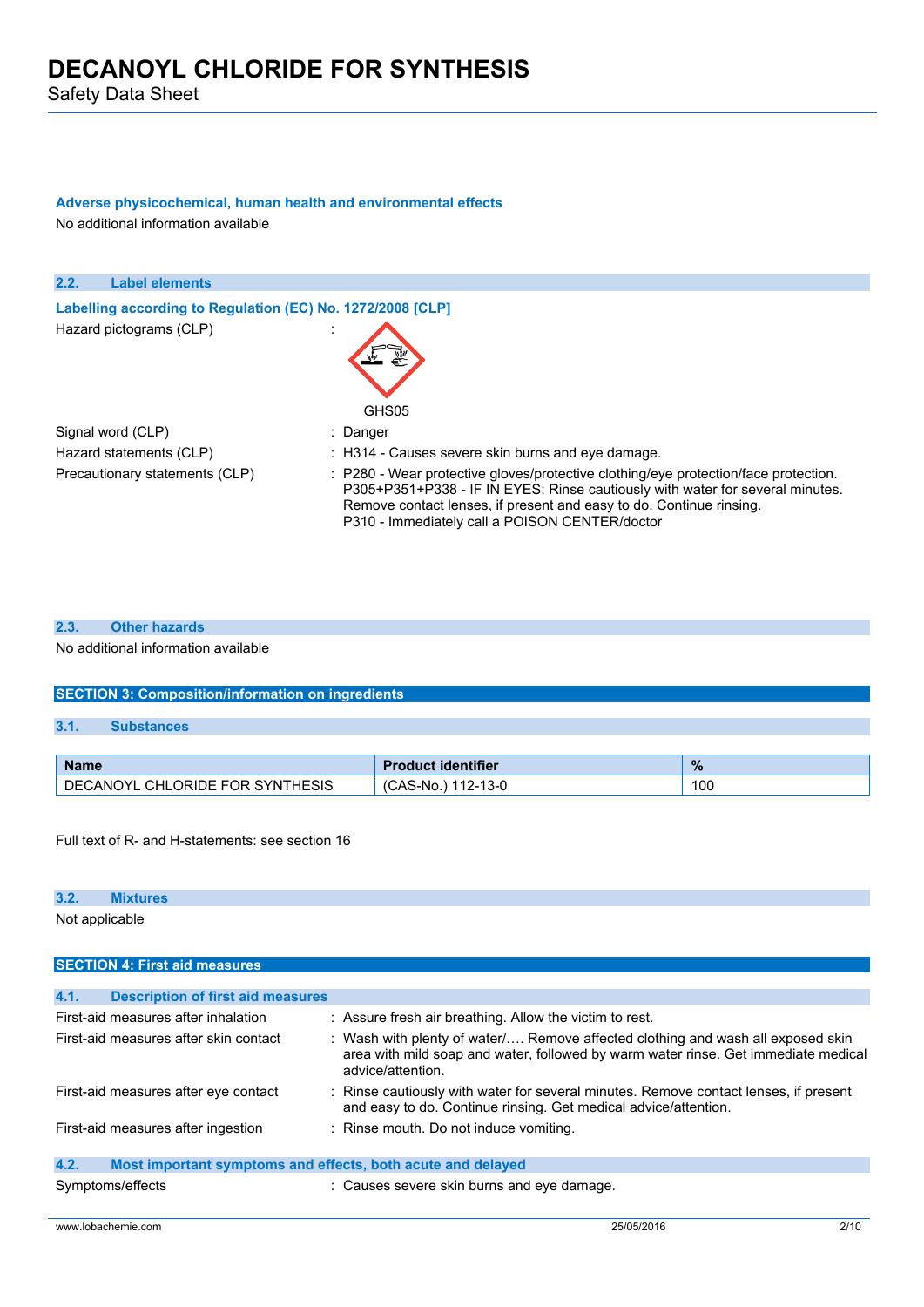Safety Data Sheet

| 4.3.<br>Indication of any immediate medical attention and special treatment needed |                                                              |                                                                                                                                         |
|------------------------------------------------------------------------------------|--------------------------------------------------------------|-----------------------------------------------------------------------------------------------------------------------------------------|
|                                                                                    | Treat symptomatically.                                       |                                                                                                                                         |
|                                                                                    | <b>SECTION 5: Firefighting measures</b>                      |                                                                                                                                         |
|                                                                                    |                                                              |                                                                                                                                         |
| 5.1.                                                                               | <b>Extinguishing media</b>                                   |                                                                                                                                         |
|                                                                                    | Suitable extinguishing media                                 | : Carbon dioxide. Dry powder. Foam. Water spray.                                                                                        |
|                                                                                    | Unsuitable extinguishing media                               | : Do not use a heavy water stream.                                                                                                      |
| 5.2.                                                                               | Special hazards arising from the substance or mixture        |                                                                                                                                         |
|                                                                                    | No additional information available                          |                                                                                                                                         |
| 5.3.                                                                               | <b>Advice for firefighters</b>                               |                                                                                                                                         |
|                                                                                    | Protection during firefighting                               | : Do not enter fire area without proper protective equipment, including respiratory<br>protection.                                      |
|                                                                                    | <b>SECTION 6: Accidental release measures</b>                |                                                                                                                                         |
| 6.1.                                                                               |                                                              |                                                                                                                                         |
|                                                                                    |                                                              | Personal precautions, protective equipment and emergency procedures                                                                     |
| 6.1.1.                                                                             | For non-emergency personnel                                  |                                                                                                                                         |
|                                                                                    | <b>Emergency procedures</b>                                  | : Evacuate unnecessary personnel.                                                                                                       |
| 6.1.2.                                                                             | For emergency responders                                     |                                                                                                                                         |
|                                                                                    | Protective equipment                                         | : Use personal protective equipment as required.                                                                                        |
|                                                                                    | <b>Emergency procedures</b>                                  | : Ventilate area.                                                                                                                       |
|                                                                                    |                                                              |                                                                                                                                         |
| 6.2.                                                                               | <b>Environmental precautions</b>                             |                                                                                                                                         |
|                                                                                    | Avoid release to the environment.                            |                                                                                                                                         |
| 6.3.                                                                               | Methods and material for containment and cleaning up         |                                                                                                                                         |
|                                                                                    | Methods for cleaning up                                      | : Collect spillage. On land, sweep or shovel into suitable containers.                                                                  |
| 6.4.                                                                               | <b>Reference to other sections</b>                           |                                                                                                                                         |
|                                                                                    | No additional information available                          |                                                                                                                                         |
|                                                                                    | <b>SECTION 7: Handling and storage</b>                       |                                                                                                                                         |
| 7.1.                                                                               | <b>Precautions for safe handling</b>                         |                                                                                                                                         |
|                                                                                    | Precautions for safe handling                                | : Avoid contact with skin and eyes. Do not breathe vapours. Provide good ventilation<br>in process area to prevent formation of vapour. |
|                                                                                    | Hygiene measures                                             | : Wash hands and other exposed areas with mild soap and water before eating,<br>drinking or smoking and when leaving work.              |
| 7.2.                                                                               | Conditions for safe storage, including any incompatibilities |                                                                                                                                         |
|                                                                                    | Storage conditions                                           | : Store in a well-ventilated place. Keep container tightly closed.                                                                      |
| 7.3.                                                                               | <b>Specific end use(s)</b>                                   |                                                                                                                                         |
|                                                                                    | No additional information available                          |                                                                                                                                         |
|                                                                                    | <b>SECTION 8: Exposure controls/personal protection</b>      |                                                                                                                                         |
|                                                                                    |                                                              |                                                                                                                                         |
| 8.1.                                                                               | <b>Control parameters</b>                                    |                                                                                                                                         |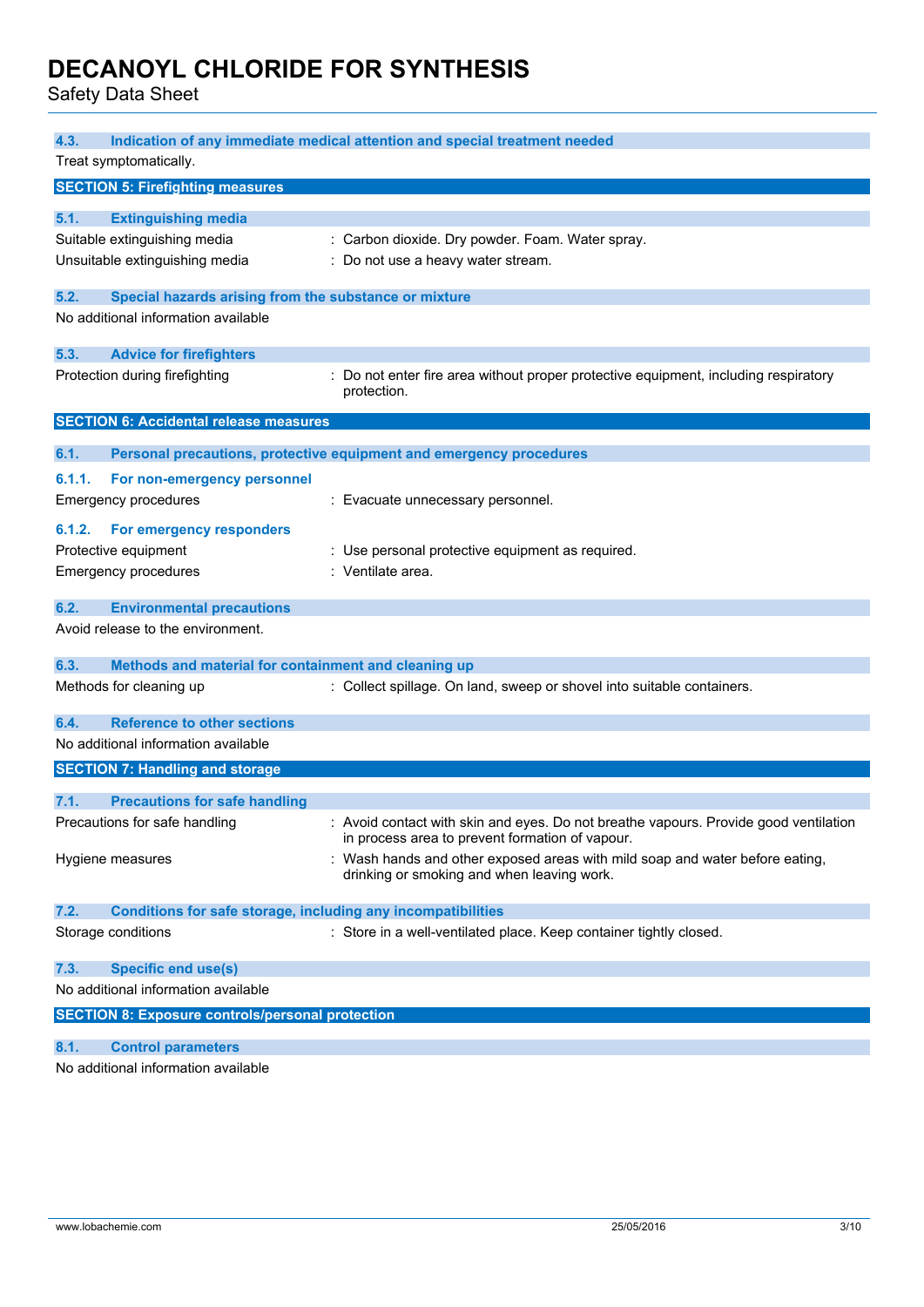Safety Data Sheet

| <b>Exposure controls</b><br>8.2.                              |                                                                      |  |
|---------------------------------------------------------------|----------------------------------------------------------------------|--|
| Hand protection                                               | : Protective gloves                                                  |  |
| Eye protection                                                | : Chemical goggles or safety glasses                                 |  |
| Skin and body protection                                      | : Wear suitable protective clothing                                  |  |
| Respiratory protection                                        | : [In case of inadequate ventilation] wear respiratory protection.   |  |
| <b>SECTION 9: Physical and chemical properties</b>            |                                                                      |  |
| Information on basic physical and chemical properties<br>9.1. |                                                                      |  |
| Physical state                                                | : Liquid                                                             |  |
| Molecular mass<br>Colour                                      | : 190.72 g/mol<br>: Colourless to Light yellow.                      |  |
| Odour                                                         | : No data available                                                  |  |
| Odour threshold                                               | : No data available                                                  |  |
| pH                                                            | : No data available                                                  |  |
| Relative evaporation rate (butylacetate=1)                    | : No data available                                                  |  |
| Melting point                                                 | $: -33 °C$                                                           |  |
| Freezing point                                                | : No data available                                                  |  |
| Boiling point                                                 | : $94 - 96 °C$                                                       |  |
| Flash point                                                   | : $106 °C$                                                           |  |
| Auto-ignition temperature                                     | : No data available                                                  |  |
| Decomposition temperature                                     | : No data available                                                  |  |
| Flammability (solid, gas)                                     | : No data available                                                  |  |
| Vapour pressure                                               | : No data available                                                  |  |
| Relative vapour density at 20 °C                              | : 6.58                                                               |  |
| Relative density                                              | : No data available                                                  |  |
| Density<br>Solubility                                         | : $0.919$ g/cm <sup>3</sup> at $25^{\circ}$ C<br>: No data available |  |
| Log Pow                                                       | : No data available                                                  |  |
| Viscosity, kinematic                                          | : No data available                                                  |  |
| Viscosity, dynamic                                            | : No data available                                                  |  |
| <b>Explosive properties</b>                                   | : No data available                                                  |  |
| Oxidising properties                                          | : No data available                                                  |  |
| <b>Explosive limits</b>                                       | : No data available                                                  |  |

## **9.2. Other information**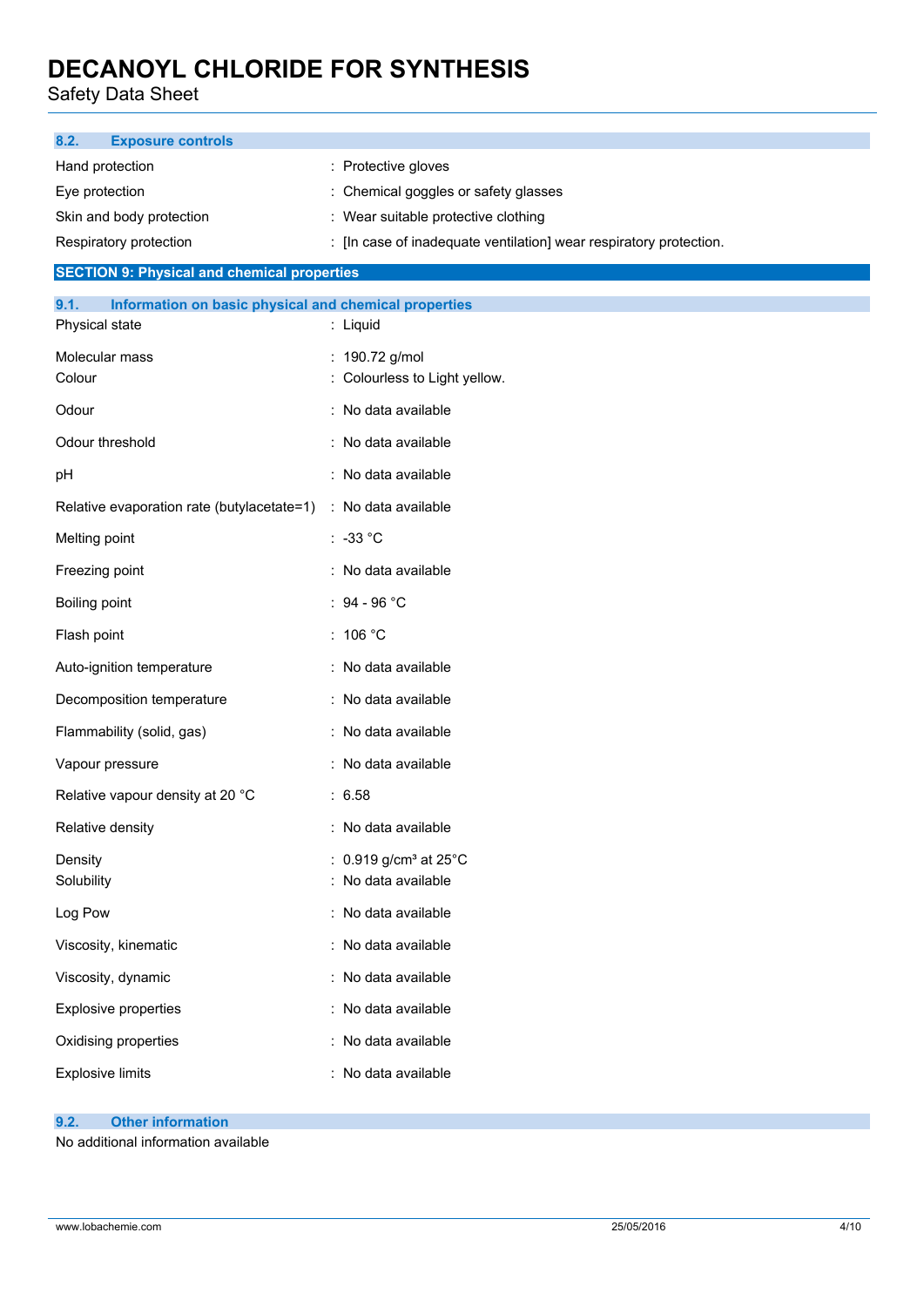Safety Data Sheet

| <b>SECTION 10: Stability and reactivity</b>                        |                                                                                        |
|--------------------------------------------------------------------|----------------------------------------------------------------------------------------|
| <b>Reactivity</b><br>10.1.                                         |                                                                                        |
| No additional information available                                |                                                                                        |
|                                                                    |                                                                                        |
| 10.2.<br><b>Chemical stability</b>                                 |                                                                                        |
| Stable under normal conditions.                                    |                                                                                        |
|                                                                    |                                                                                        |
| 10.3.<br><b>Possibility of hazardous reactions</b>                 |                                                                                        |
| No additional information available                                |                                                                                        |
| <b>Conditions to avoid</b><br>10.4.                                |                                                                                        |
| Air contact. Direct sunlight. Heat. Open flame.                    |                                                                                        |
|                                                                    |                                                                                        |
| 10.5.<br><b>Incompatible materials</b>                             |                                                                                        |
| Strong acids. Strong bases. Oxidizing agent.                       |                                                                                        |
|                                                                    |                                                                                        |
| 10.6.<br><b>Hazardous decomposition products</b>                   |                                                                                        |
| No additional information available                                |                                                                                        |
|                                                                    |                                                                                        |
| <b>SECTION 11: Toxicological information</b>                       |                                                                                        |
| 11.1.<br>Information on toxicological effects                      |                                                                                        |
| Acute toxicity                                                     | : Not classified                                                                       |
|                                                                    |                                                                                        |
|                                                                    |                                                                                        |
| Skin corrosion/irritation                                          |                                                                                        |
|                                                                    | : Causes severe skin burns and eye damage.<br>Serious eye damage, category 1, implicit |
| Serious eye damage/irritation<br>Respiratory or skin sensitisation | Not classified                                                                         |
| Germ cell mutagenicity                                             | Not classified                                                                         |
|                                                                    | : Not classified                                                                       |
| Carcinogenicity                                                    |                                                                                        |
|                                                                    |                                                                                        |
| Reproductive toxicity                                              | Not classified                                                                         |
|                                                                    |                                                                                        |
| STOT-single exposure                                               | Not classified                                                                         |
|                                                                    |                                                                                        |
|                                                                    |                                                                                        |
| STOT-repeated exposure                                             | : Not classified                                                                       |
|                                                                    |                                                                                        |
| Aspiration hazard                                                  | : Not classified                                                                       |

### **SECTION 12: Ecological information**

| 12.1. Toxicity                      |  |
|-------------------------------------|--|
| No additional information available |  |

### **12.2. Persistence and degradability**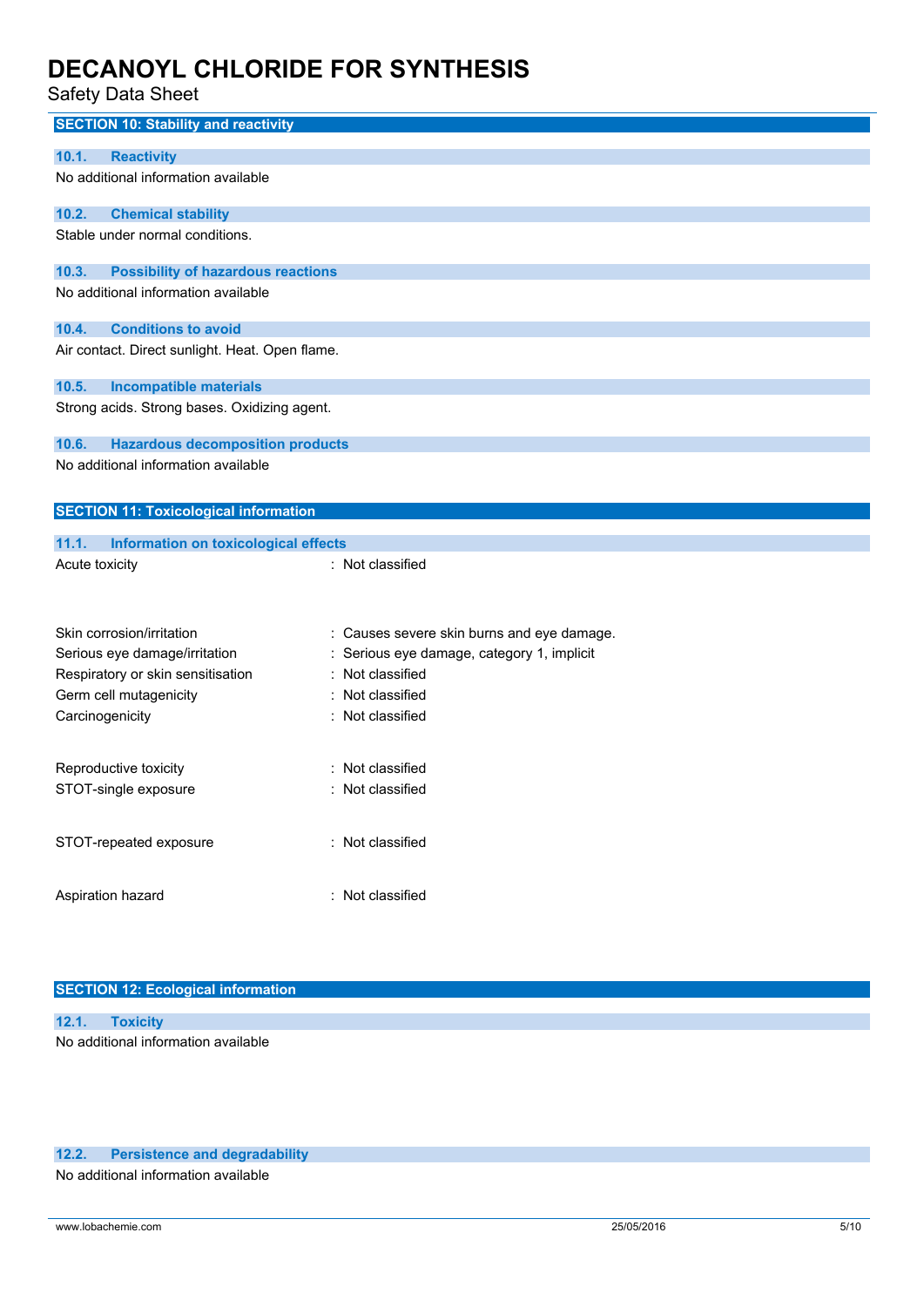Safety Data Sheet

| 12.3.<br><b>Bioaccumulative potential</b>          |                                                                 |
|----------------------------------------------------|-----------------------------------------------------------------|
| No additional information available                |                                                                 |
|                                                    |                                                                 |
| 12.4.<br><b>Mobility in soil</b>                   |                                                                 |
| No additional information available                |                                                                 |
|                                                    |                                                                 |
| 12.5.<br><b>Results of PBT and vPvB assessment</b> |                                                                 |
| No additional information available                |                                                                 |
| 12.6.<br><b>Other adverse effects</b>              |                                                                 |
| No additional information available                |                                                                 |
| <b>SECTION 13: Disposal considerations</b>         |                                                                 |
| <b>Waste treatment methods</b><br>13.1.            |                                                                 |
| No additional information available                |                                                                 |
| <b>SECTION 14: Transport information</b>           |                                                                 |
| In accordance with ADR / RID / IMDG / IATA / ADN   |                                                                 |
| 14.1.<br><b>UN number</b>                          |                                                                 |
| UN-No. (ADR)                                       | : 3265                                                          |
| UN-No. (IMDG)                                      | : 3265                                                          |
| UN-No. (IATA)                                      | : 3265                                                          |
| UN-No. (ADN)                                       | : 3265                                                          |
| UN-No. (RID)                                       | : 3265                                                          |
| 14.2.<br><b>UN proper shipping name</b>            |                                                                 |
| Proper Shipping Name (ADR)                         | : CORROSIVE LIQUID, ACIDIC, ORGANIC, N.O.S.                     |
| Proper Shipping Name (IMDG)                        | : CORROSIVE LIQUID, ACIDIC, ORGANIC, N.O.S.                     |
| Proper Shipping Name (IATA)                        | : Corrosive liquid, acidic, organic, n.o.s.                     |
| Proper Shipping Name (ADN)                         | CORROSIVE LIQUID, ACIDIC, ORGANIC, N.O.S.                       |
| Proper Shipping Name (RID)                         | : CORROSIVE LIQUID, ACIDIC, ORGANIC, N.O.S.                     |
| Transport document description (ADR)               | : UN 3265 CORROSIVE LIQUID, ACIDIC, ORGANIC, N.O.S., 8, II, (E) |
| Transport document description (IMDG)              | : UN 3265 CORROSIVE LIQUID, ACIDIC, ORGANIC, N.O.S., 8, II      |
| Transport document description (IATA)              | : UN 3265 Corrosive liquid, acidic, organic, n.o.s., 8, II      |
| Transport document description (ADN)               | : UN 3265 CORROSIVE LIQUID, ACIDIC, ORGANIC, N.O.S., 8, II      |
| Transport document description (RID)               | : UN 3265 CORROSIVE LIQUID, ACIDIC, ORGANIC, N.O.S., 8, II      |
| 14.3.<br><b>Transport hazard class(es)</b>         |                                                                 |
| <b>ADR</b>                                         |                                                                 |
| Transport hazard class(es) (ADR)                   | : 8                                                             |
| Danger labels (ADR)                                | : 8                                                             |
|                                                    |                                                                 |

### **IMDG**

Transport hazard class(es) (IMDG) : 8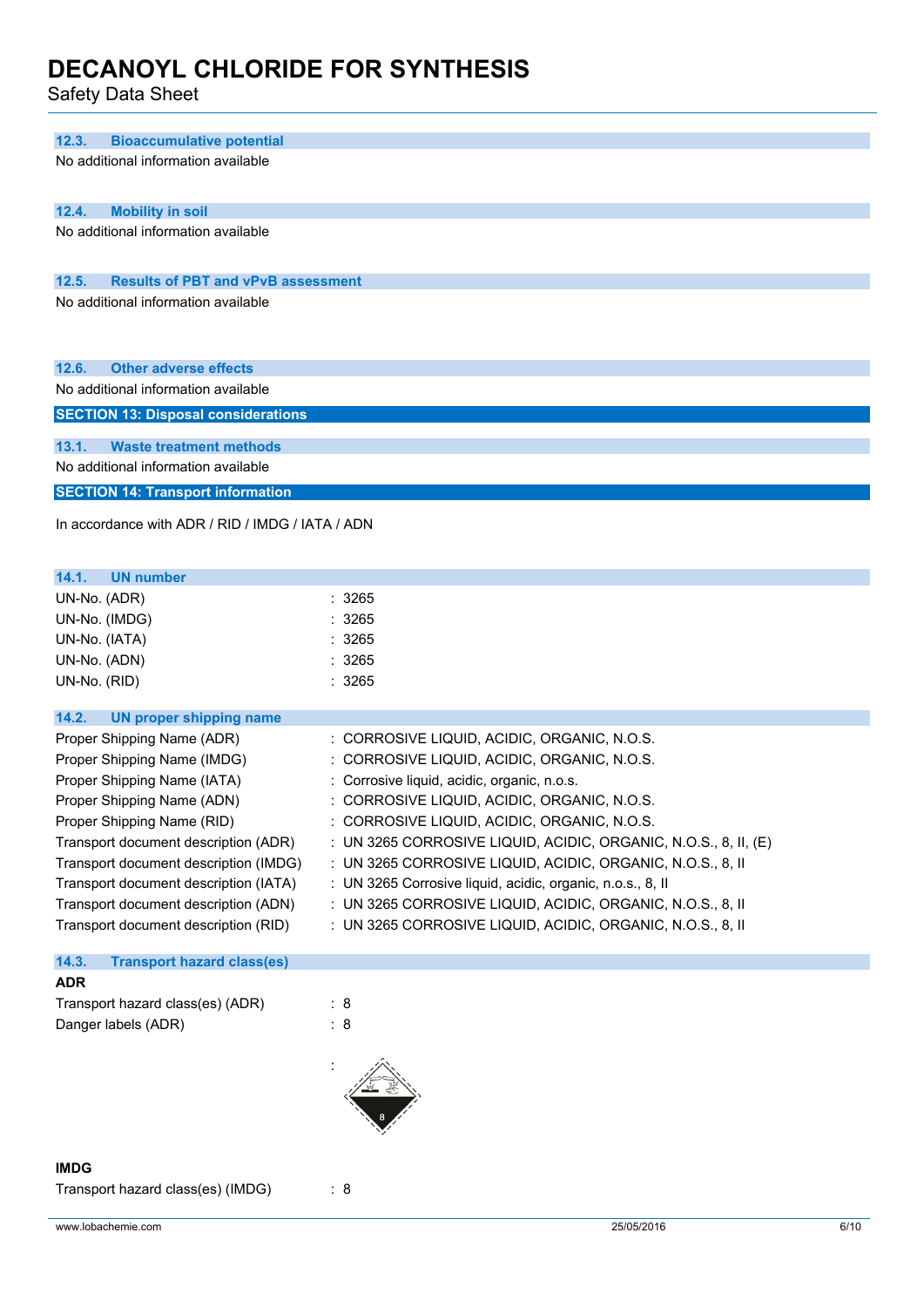Safety Data Sheet

| Danger labels (IMDG)                                      | : 8                                              |
|-----------------------------------------------------------|--------------------------------------------------|
|                                                           |                                                  |
| <b>IATA</b>                                               |                                                  |
| Transport hazard class(es) (IATA)<br>Hazard labels (IATA) | : 8<br>: 8                                       |
|                                                           |                                                  |
| <b>ADN</b>                                                |                                                  |
| Transport hazard class(es) (ADN)<br>Danger labels (ADN)   | : 8<br>: 8                                       |
|                                                           |                                                  |
| <b>RID</b>                                                |                                                  |
| Transport hazard class(es) (RID)<br>Danger labels (RID)   | : 8<br>: 8                                       |
|                                                           |                                                  |
| <b>Packing group</b><br>14.4.                             |                                                  |
| Packing group (ADR)                                       | $: \mathsf{II}$                                  |
| Packing group (IMDG)                                      | $\therefore$ H<br>$\therefore$ II                |
| Packing group (IATA)<br>Packing group (ADN)               | $\colon \, \mathrm{II}$                          |
| Packing group (RID)                                       | $: \mathsf{II}$                                  |
| <b>Environmental hazards</b><br>14.5.                     |                                                  |
| Dangerous for the environment                             | : No                                             |
| Marine pollutant<br>Other information                     | : No<br>: No supplementary information available |
| <b>Special precautions for user</b><br>14.6.              |                                                  |
| - Overland transport                                      |                                                  |

| - Overland transport      |          |
|---------------------------|----------|
| Classification code (ADR) | : C3     |
| Special provisions (ADR)  | : 274    |
| Limited quantities (ADR)  | : 11     |
| Excepted quantities (ADR) | $\pm$ F2 |
|                           |          |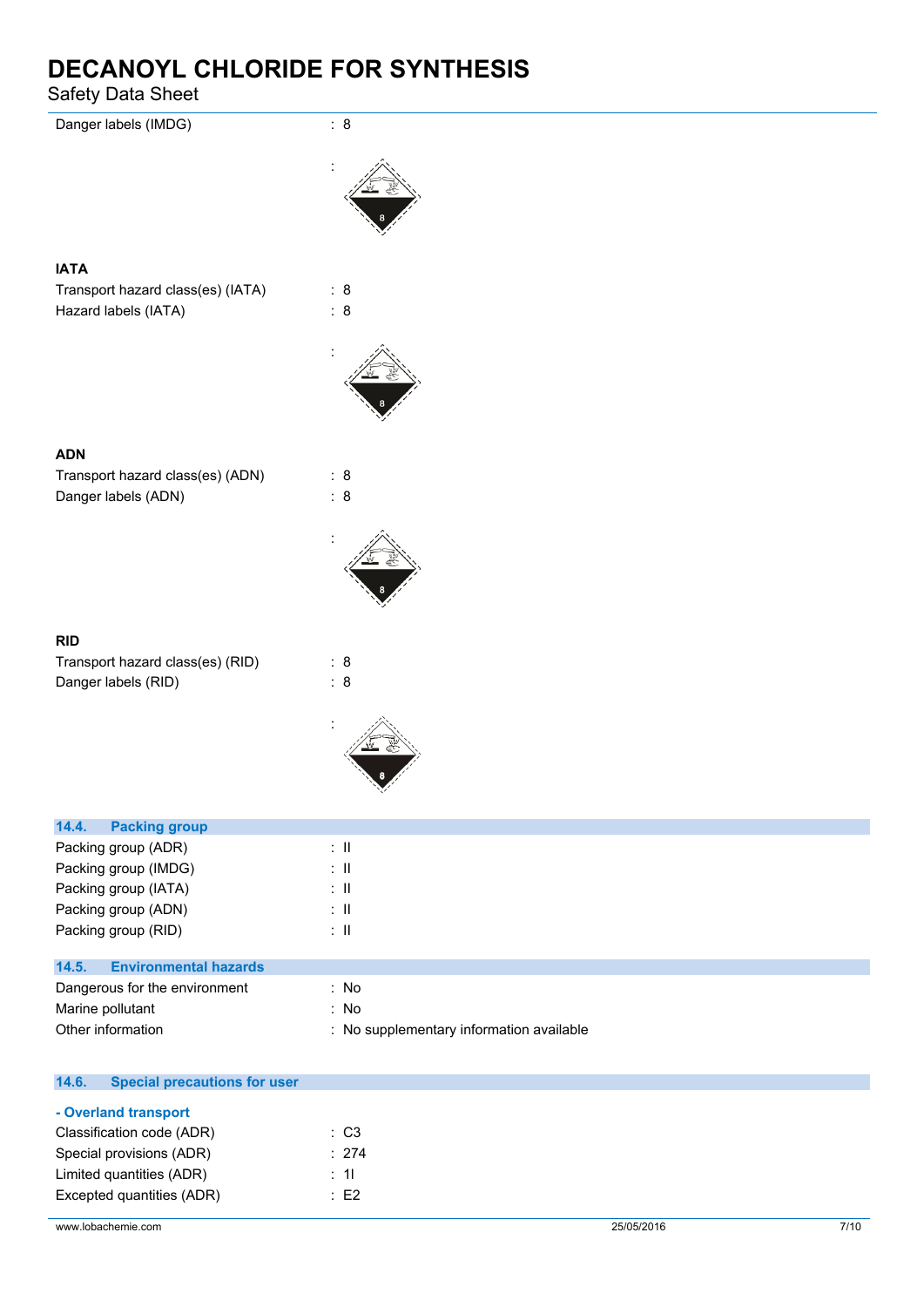## Safety Data Sheet

| Packing instructions (ADR)                                      | : P001, IBC02                                      |
|-----------------------------------------------------------------|----------------------------------------------------|
| Mixed packing provisions (ADR)                                  | : MP15                                             |
| Portable tank and bulk container<br>instructions (ADR)          | $:$ T11                                            |
| Portable tank and bulk container special<br>provisions (ADR)    | : TP2, TP27                                        |
| Tank code (ADR)                                                 | $:$ L4BN                                           |
| Vehicle for tank carriage                                       | : AT                                               |
| Transport category (ADR)                                        | $\therefore$ 2                                     |
| Hazard identification number (Kemler No.)                       | : 80                                               |
| Orange plates                                                   | 80<br>3265                                         |
|                                                                 |                                                    |
| Tunnel restriction code (ADR)                                   | $\colon E$                                         |
| EAC code                                                        | : 2X                                               |
| APP code                                                        | $\therefore$ B                                     |
| - Transport by sea                                              |                                                    |
| Special provisions (IMDG)                                       | : 274                                              |
| Packing instructions (IMDG)                                     | : P001                                             |
| IBC packing instructions (IMDG)                                 | : IBCO2                                            |
| Tank instructions (IMDG)                                        | $:$ T11                                            |
| Tank special provisions (IMDG)                                  | : TP2, TP27                                        |
| EmS-No. (Fire)                                                  | $: F-A$                                            |
| EmS-No. (Spillage)                                              | $: S-B$                                            |
| Stowage category (IMDG)                                         | : B                                                |
| Stowage and handling (IMDG)                                     | $:$ SW2                                            |
|                                                                 |                                                    |
| Properties and observations (IMDG)                              | : Causes burns to skin, eyes and mucous membranes. |
|                                                                 |                                                    |
| - Air transport                                                 | $\therefore$ E2                                    |
| PCA Excepted quantities (IATA)<br>PCA Limited quantities (IATA) | : Y840                                             |
| PCA limited quantity max net quantity<br>(IATA)                 | : 0.5L                                             |
| PCA packing instructions (IATA)                                 | : 851                                              |
| PCA max net quantity (IATA)                                     | : 1L                                               |
| CAO packing instructions (IATA)                                 | : 855                                              |
| CAO max net quantity (IATA)                                     | : 30L                                              |
| Special provisions (IATA)                                       | : A3, A803                                         |
| ERG code (IATA)                                                 | : 8L                                               |
| - Inland waterway transport                                     |                                                    |
| Classification code (ADN)                                       | : C3                                               |
| Special provisions (ADN)                                        | : 274                                              |
| Limited quantities (ADN)                                        | : 1L                                               |
| Excepted quantities (ADN)                                       | : E2                                               |
| Carriage permitted (ADN)                                        | : T                                                |
| Equipment required (ADN)                                        | $:$ PP, EP                                         |
| Number of blue cones/lights (ADN)                               | $\therefore$ 0                                     |
|                                                                 |                                                    |
| - Rail transport                                                |                                                    |
| Classification code (RID)                                       | : C3<br>: 274                                      |
| Special provisions (RID)                                        | : 1L                                               |
| Limited quantities (RID)<br>Excepted quantities (RID)           | : E2                                               |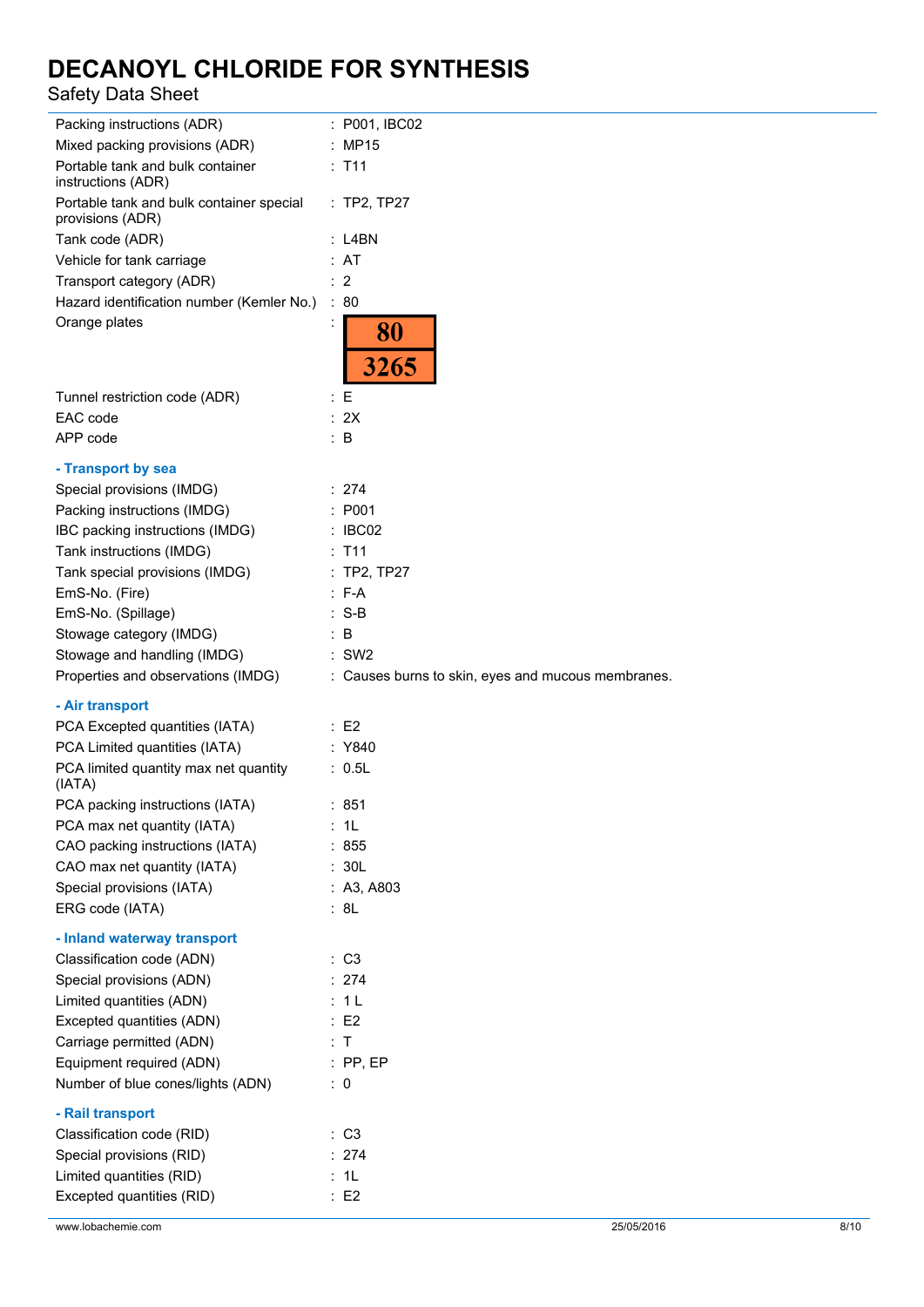## Safety Data Sheet

| Packing instructions (RID)                                   | : P001, IBC02 |
|--------------------------------------------------------------|---------------|
| Mixed packing provisions (RID)                               | : MP15        |
| Portable tank and bulk container<br>instructions (RID)       | $:$ T11       |
| Portable tank and bulk container special<br>provisions (RID) | $:$ TP2, TP27 |
| Tank codes for RID tanks (RID)                               | : L4BN        |
| Transport category (RID)                                     | $\cdot$ 2     |
| Colis express (express parcels) (RID)                        | : CE6         |
| Hazard identification number (RID)                           | : 80          |

**14.7. Transport in bulk according to Annex II of MARPOL 73/78 and the IBC Code** Not applicable

**SECTION 15: Regulatory information**

**15.1. Safety, health and environmental regulations/legislation specific for the substance or mixture**

**15.1.1. EU-Regulations**

No REACH Annex XVII restrictions

DECANOYL CHLORIDE FOR SYNTHESIS is not on the REACH Candidate List DECANOYL CHLORIDE FOR SYNTHESIS is not on the REACH Annex XIV List

### **15.1.2. National regulations**

#### **Germany**

12th Ordinance Implementing the Federal : Is not subject of the 12. BlmSchV (Hazardous Incident Ordinance) Immission Control Act - 12.BImSchV

### **Netherlands**

| $\therefore$ The substance is not listed |                                                                                                                       |
|------------------------------------------|-----------------------------------------------------------------------------------------------------------------------|
|                                          |                                                                                                                       |
|                                          |                                                                                                                       |
| $\therefore$ The substance is not listed |                                                                                                                       |
|                                          |                                                                                                                       |
|                                          | : The substance is not listed<br>$\therefore$ The substance is not listed<br>$\therefore$ The substance is not listed |

### **Denmark**

Recommendations Danish Regulation : Young people below the age of 18 years are not allowed to use the product

#### **15.2. Chemical safety assessment**